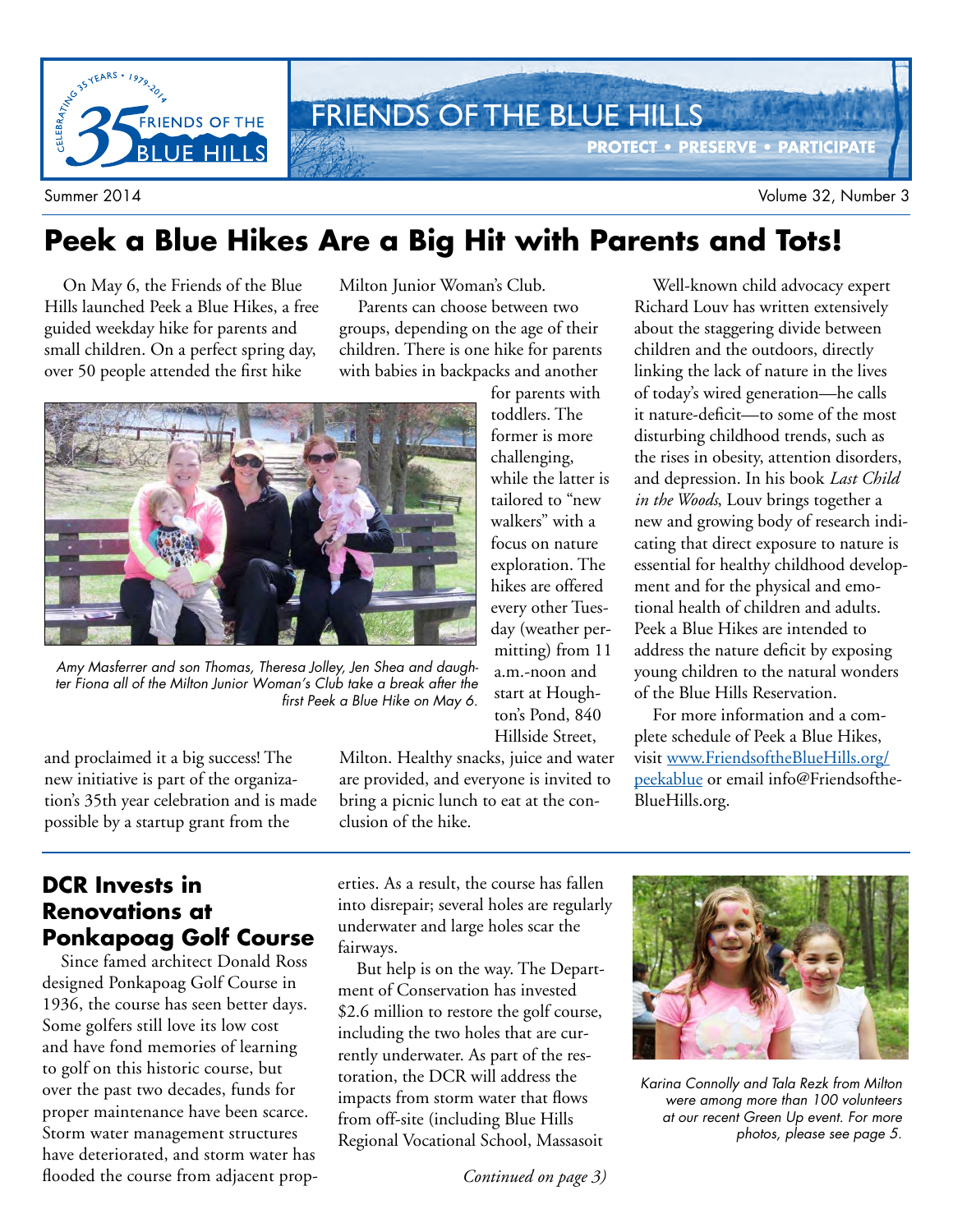# **Renowned Stable to Get a Facelift**

In 1997, the Park Ranger Mounted Unit was started in the heart of the Blue Hills Reservation. The horses were stabled in what was then called the Hillside Stable. The shingle-style stable, constructed in 1899, was the first structure in the Blue Hills Reservation on this flank of Great Blue Hill. This Cadillac of stables was designed by the renowned architectural firm of Stickney and Austen and exhibited the most current conveniences and high standards of design. The stable is listed on the National Register of Historic Structures.

The stable, subsequently renamed the Brian T. Broderick Stable, unfortunately fell into disrepair over the years, and today is no longer used to stable the horses. However, thanks to a recent state grant of \$350,000 the stable is getting a partial facelift.

### **Sign up for Monthly Giving and You May Win a \$250 Shopping Spree at LL Bean!**

If you love the Blue Hills and want to support the important work that Friends of the Blue Hills does to preserve and protect the Reservation, please consider becoming a **Blue Hills Sustainer.** By making a monthly donation to FBH, your tax deductible donation will provide a steady and reliable source of income for FBH and will ensure that your membership never lapses! Of course, you may stop the donations at any time by calling 781-828- 1805 or emailing us at info@friendsofthebluehills.org. **Even a small monthly donation will make a huge difference to our work.**

And when you enroll in our monthly giving program, you will be entered into a raffle for a \$250 gift certificate for LL Bean!

Passersby will notice the scaffolding and work currently underway which includes new wood columns, roof beams, stone and brick repointing, and new shingles installed. The most inter-

esting piece of this work will be the replacement of the missing "eyebrow arch" over the entry way. The existing gable over the archway was assumed to be the original or a copy of it.

However,



an arch as well.

upon careful inspection of the lone photograph from the stable's early years depicting a view of this entrance, it was discovered the roof had originally been

Broderick Stable renovations are expected to be completed by the end of June.

| <b>YES! I want to protect the Blue Hills Reservation!</b>                                                                                                 |                                      |                                                                                                     |
|-----------------------------------------------------------------------------------------------------------------------------------------------------------|--------------------------------------|-----------------------------------------------------------------------------------------------------|
| $\Box$ Basic Membership - \$30<br>Hancock Hill Hero - \$100<br>$\Box$ Chickatawbut Champion - \$500<br>$\Box$ Other                                       |                                      | $\Box$ Ponkapoag Protector - \$50<br>$\Box$ Skyline Steward - \$250<br>Great Blue Guardian -\$1,000 |
| Payment Frequency (Choose one)<br>$\Box$ Lump sum donation<br>Monthly donation of \$                                                                      |                                      |                                                                                                     |
| <b>Become a Sustainer:</b> $\Box$ Yes, have this gift renew automatically                                                                                 |                                      |                                                                                                     |
| $\Box$ I've enclosed a check made payable to Friends of the Blue Hills<br>□ Please charge my □ Mastercard □ Visa □ Discover                               |                                      |                                                                                                     |
| <b>Card Number</b>                                                                                                                                        | Exp. date (MM/YY)                    | Card security code                                                                                  |
|                                                                                                                                                           |                                      |                                                                                                     |
|                                                                                                                                                           |                                      |                                                                                                     |
|                                                                                                                                                           |                                      |                                                                                                     |
|                                                                                                                                                           |                                      |                                                                                                     |
| Please mail to Friends of the Blue Hills<br>P.O. Box 416, Milton, MA 02186<br>You may also donate through our secure server at FriendsoftheBlueHills.org. | Thank you for your generous support! |                                                                                                     |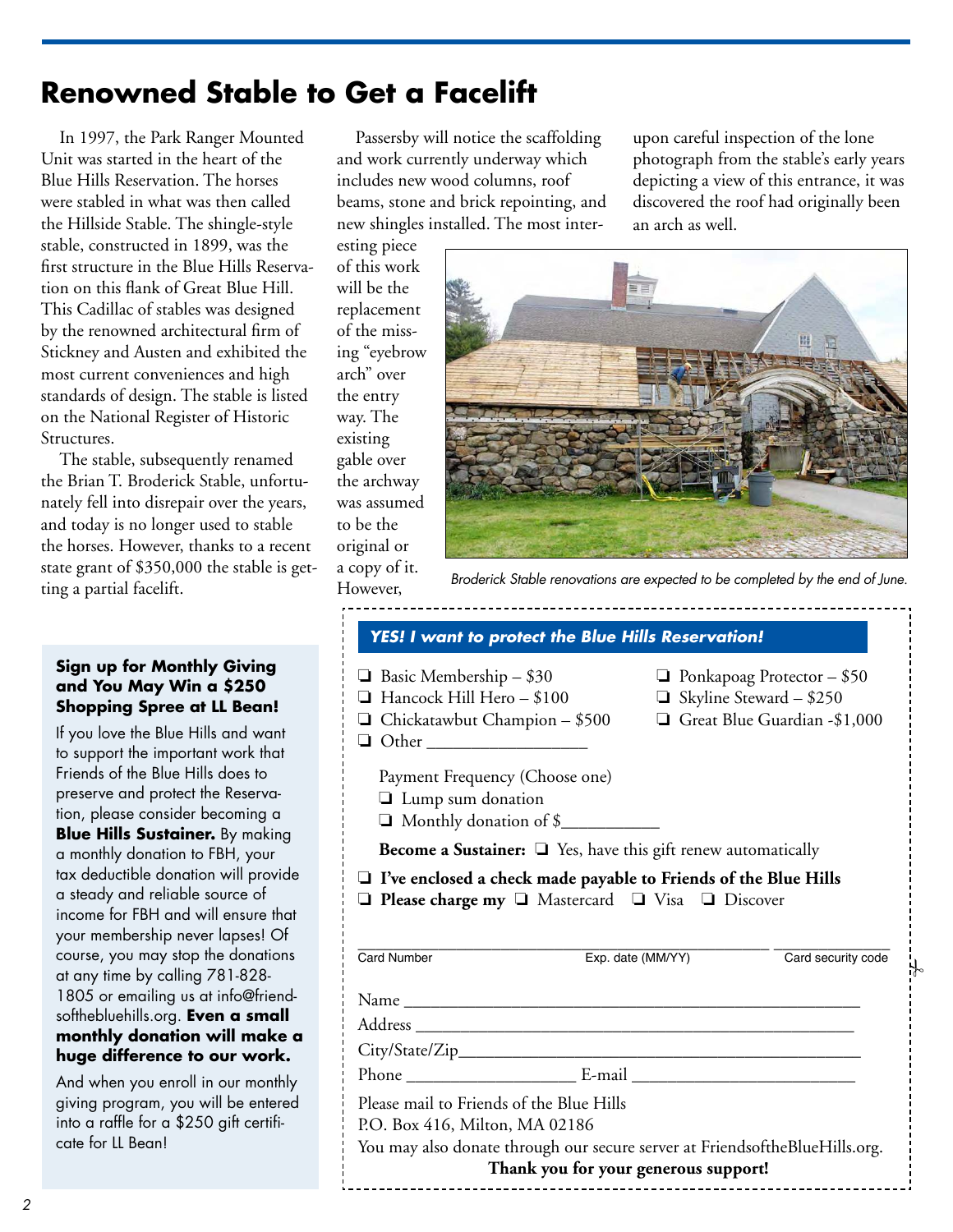## **Join us for a Hot Time at Cool Summer Fest!**



**Saturday, July 26, 10 a.m. - 3 p.m. at Houghton's Pond** Join us for the wackiest, wettest summer festival

around! Cool Summer Fest will be held on Saturday, July 26, from 10 am - 3 pm at Houghton's Pond, 840 Hillside

Street in Milton. The event will feature a parade around Houghton's Pond with lively musicians, family entertainment, arts and crafts, live wildlife from the Trailside Museum, fishing fun with Mass Wildlife and more. Free equipment loans for fishing or bring your own rod and reel. Cool Summer Fest is

sponsored by Friends of the Blue Hills, the Department of Conservation and Recreation, the Division of Fish and Wildlife, Blue Hills Bank, and Doctors Express in Braintree and Dedham. For more information, visit Friendsofthe-BlueHills.org/summerfest.

# **Strive for 35 Challenge Engaging Many in the Blue Hills**

The Friends of the Blue Hills introduced the Strive for 35 Challenge in January to commemorate its 35th year and encourage people to see and do 35 specific things in the Blue Hills Reservation. David Gouthro of Braintree was the first person to complete the Strive for 35 Challenge. He will be entered in a raffle for the grand prize, which includes a weekend stay at the AMC Ponkapoag cabins and a \$250 gift certificate to LL Bean. For more information and to register for either Challenge, please visit www.FriendsoftheBlueHills.org/challenge.



David Gouthro, of Braintree, was the first to complete the Strive for 35 Challenge. Shown here with Amanda Popp of LL Bean in Dedham in front of the AMC Cabins

### *Ponkapoag Golf Course continued from p.1*

Community College and residential properties). Mitigation and restoration efforts will include planting approximately two acres of "wet meadow" areas with native wetland species and allowing 38,880 square feet of the fairway to revert to a natural state.

If you visit Ponkapoag golf course, you can see that the work has already begun. For a more complete description of the project, visit our website at FriendsoftheBlueHills.org/ponkapoag\_ golf\_course\_restoration.

### **Companies Lend a Hand in the Blue Hills**

Many thanks to the employees at Dedham Savings Bank who volunteered for a day to maintain the trails this spring. We're also grateful to Dedham Savings Bank for donating \$5,000 to sponsor the Friends of the Blue Hills Annual Celebration on October 9.



The Friends of the Blue Hills newsletter is produced four times a year.

**Editors:** Anne Comber, Judy Jacobs, Barbara Kirby

**Layout:** Owen Hartford

Visit us on the web at www.FriendsoftheBlueHills.org or call 781-828-1805 for membership, maps and schedule information. P.O. Box 416, Milton, MA 02186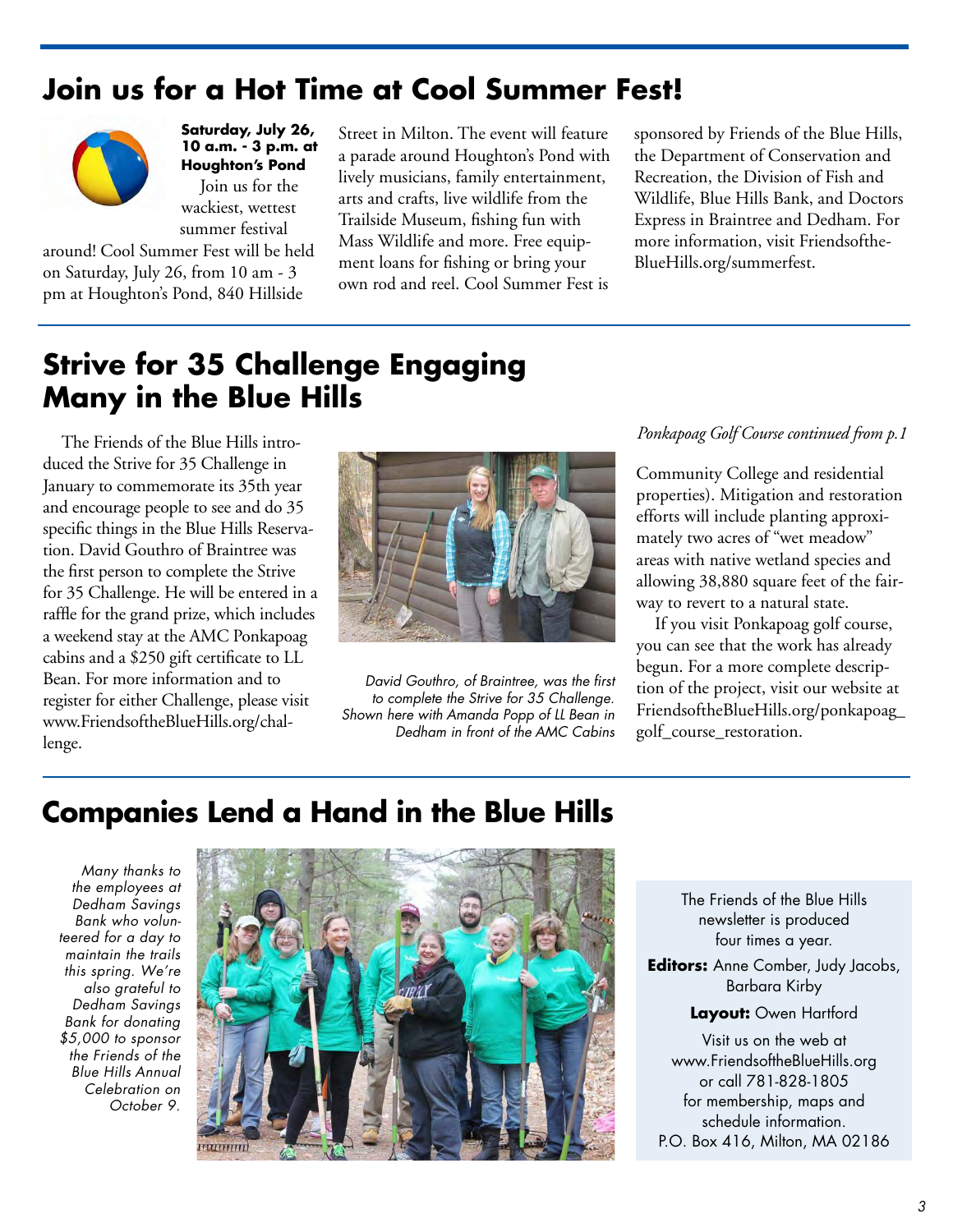## **Friends of the Blue Hills Offers a Chance to Sponsor A Trail!**

 Looking for the perfect gift for someone who loves the Blue Hills? Whether it's for a birthday, a graduation, Bar/Bat Mitzvah, or any occasion at all, the Friends of the Blue Hills is offering the opportunity to Sponsor a Trail! For \$35, you will receive a certificate with the recipient's name, occasion, and the name of the sponsored trail along with a Trail Map so the recipient can see where his/her trail is located in the Blue Hills Reservation. We will either mail the certificate to you or to the recipient with the information you supply. Best of all, your gift will help Friends of the Blue Hills maintain the trails so that everyone can enjoy them! For more information, please email info@FriendsoftheBlueHills.org.



As part of her mitzvah project for her 13th birthday, Maya Feldberg-Bannatyne organized friends and family to remove the invasive plant garlic mustard from Ponkapoag Pond. She also fundraised for Friends of the Blue Hills and dedicated the funds to Sponsor a Trail.

### **Is the Blue Hills in Your Will?**

Protect the Blue Hills for Future Generations. Consider making a bequest to the Friends of the Blue Hills in your will.



Bequests can be made without dipping into your savings or other assets. You use your assets as you need them while you're alive and bequeath them to others after your lifetime.



Max Montalto of Westwood stands next to the water barrels that he built at Ponkapoag Pond as part of his project to become an Eagle Scout. Max also recruited volunteers to pull out the garlic mustard around the cabins and worked with FBH Board member and Boston University professor Rick Kesseli to test the effectiveness of different methods of removing the weed.

### **Take a Hike!**

Be sure to check our website for the list of guided hikes, opportunities to maintain the trails, protect the forests, and have fun in the Blue Hills throughout the summer. Visit www.FriendsoftheBlueHills.org/events for more information.

Send us your photos and news! Like us on Facebook and follow us on Twitter @FriendBlueHills!

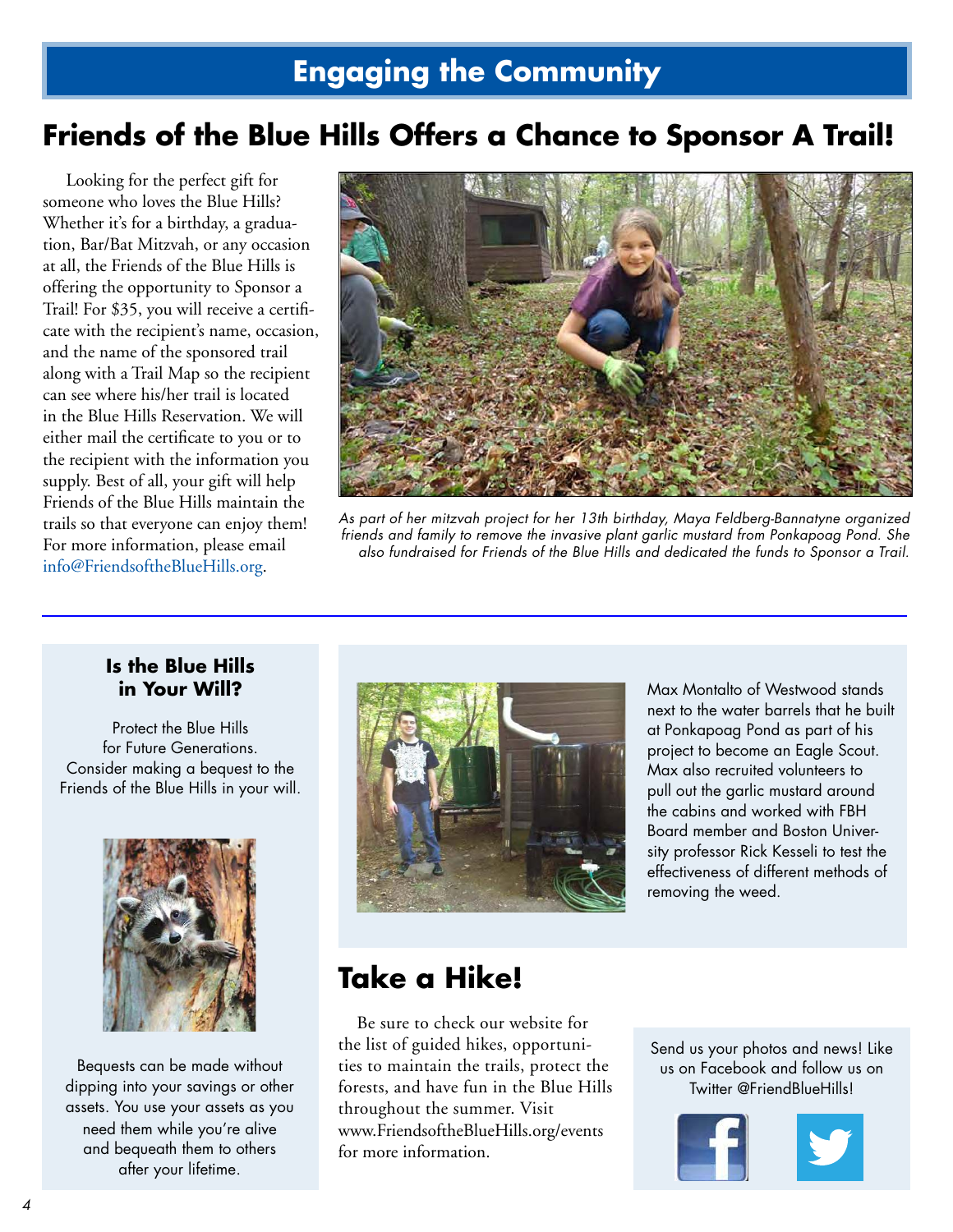# **Engaging the Community**

# **Over 100 Volunteers Pitch in to Green Up the Blue Hills!**

On a perfect spring day, more than 100 volunteers spent the afternoon at Ponkapoag Pond pulling invasive weeds that threaten the forests in the Blue Hills. The day wasn't all work and no fun, though-- volunteers enjoyed food, live music, crafts, a scavenger hunt and face-painting while they worked! Special thanks to the Milton Garden Club for sponsoring this year's Green Up and to REI and Randolph Savings Bank for their support.



Seventeen volunteers from Quincy High joined the Green Up effort!





John and Daniel White and Duane and Eric Joseph all from Brockton Boy Scout Troop 17 helped with the effort.



Sara Kaufman from Mansfield entertained volunteers with her guitar.



Jeff Stoodt and Mannie Fernandez, both of Milton, joined many others in pulling weeds. Jeff teaches science at Pierce Middle School in Milton and offered extra credit to any student who volunteered at Green Up.

Katie Comber volunteered as a facepainter, shown at left painting a cat on Karina Connolly. Both are from Milton.